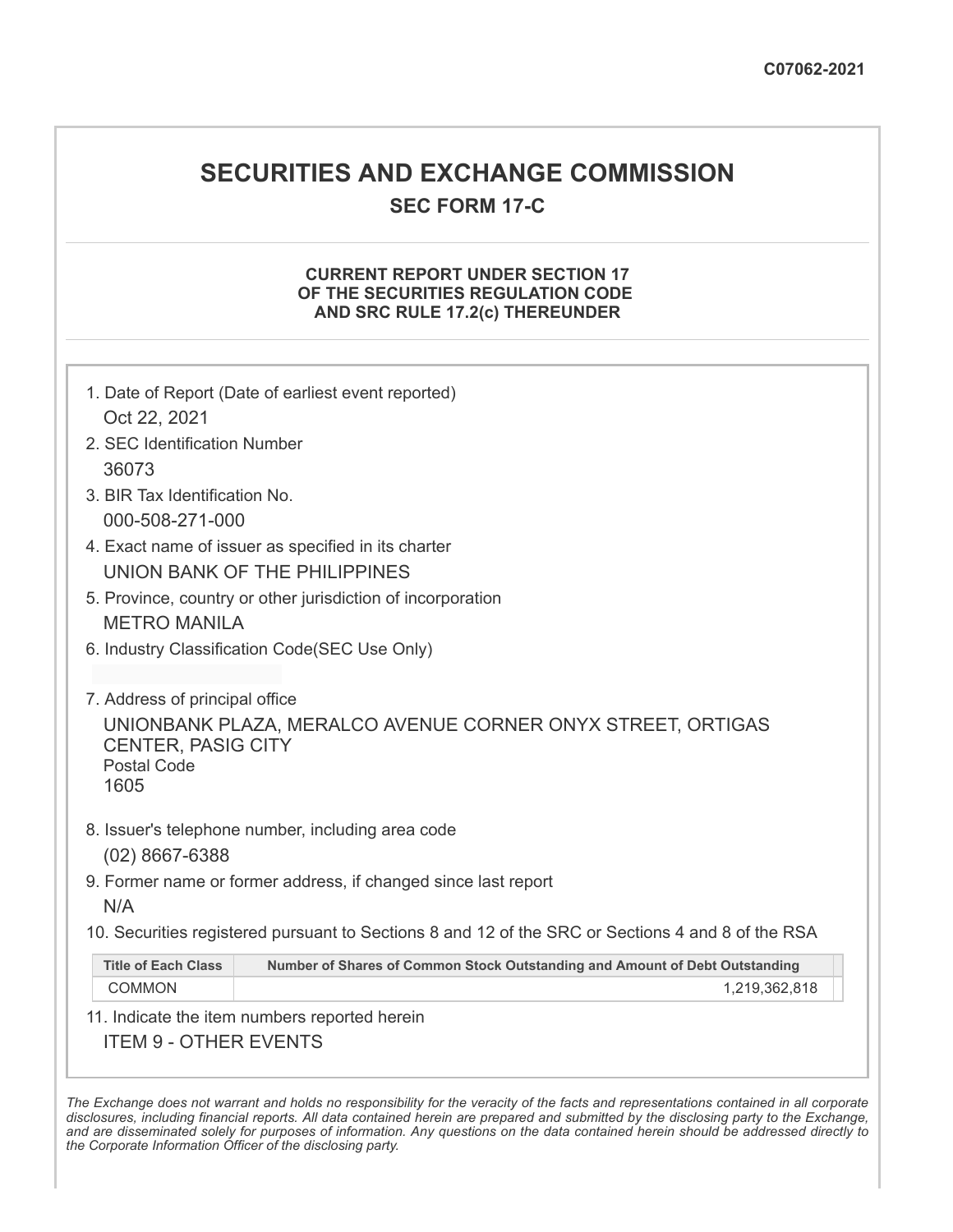

## **Union Bank of the Philippines UBP**

## **PSE Disclosure Form 6-2 - Declaration of Stock Dividends** *References: SRC Rule 17 (SEC Form 17-C) and Sections 6 and 4.4 of the Revised Disclosure Rules*

**Subject of the Disclosure**

Declaration of Stock Dividends

**Background/Description of the Disclosure**

Please be informed that the Bangko Sentral ng Pilipinas per its Letter dated October 22, 2021, received by Union Bank of the Philippines on October 22, 2021, has approved on October 14, 2021, the amendments to Article 7 of the Bank's Articles of Incorporation to increase the authorized capital stock from Php23,114,224,200.00 to Php35,307,852,380.00.

The Board of Directors of Union Bank of the Philippines (the "Bank") at its meeting held on June 25, 2021, approved the declaration of 25% stock dividends equivalent to Php3,048,407,050.00 to fund the required 25% of the increase in authorized capital stock amounting to Php12,193,628,180.00. Fractional shares resulting from the stock dividend declaration will be paid in cash based on the closing rate of Php74.90 on June 25, 2021, the date of approval by the Board of Directors of the stock dividend declaration, and computed up to two (2) decimal places.

During the special meeting of the stockholders of the Bank held on August 11, 2021, which was conducted virtually via https://asm.unionbankph.com, approved the (a) amendment of the Bank's Articles of Incorporation to increase the authorized capital stock from Php23,114,224,200.00 to Php35,307,852,380.00, with the increase of Php12,193,628,180.00 equivalent to 1,219,362,818 common shares with a par value of Php10.00.; and (b) declaration of 25% stock dividends in the amount of Php3,048,407,050.00 equivalent to 304,840,705 common shares with a par value of Php10.00, to comply with the required 25% subscription of the increase in authorized capital stock. The stock dividend will be sourced from the approved increase in authorized capital stock and paid to stockholders as of the record date and payment date to be fixed after all regulatory approvals have been secured. Fractional shares resulting from the stock dividend declaration will be paid in cash based on the closing rate of Php74.90 as of June 25, 2021, the date of approval by the Board of Directors of the stock dividend declaration and computed up to two (2) decimal places. The President or the Corporate Secretary of the Bank is authorized to implement the foregoing actions upon setting and approval of Record Date by the Board of Directors.

## **Type of Securities**

| Common                          |                         |  |
|---------------------------------|-------------------------|--|
|                                 |                         |  |
| $\bigcirc$ Preferred            | $\sim 100$ km s $^{-1}$ |  |
|                                 |                         |  |
| $\bigcirc$ Others<br>$\sim$ $-$ |                         |  |
|                                 |                         |  |
|                                 |                         |  |
|                                 |                         |  |

#### **Stock Dividend**

| Date of Approval by<br><b>Board of Directors</b>                           | Jun 25, 2021                |
|----------------------------------------------------------------------------|-----------------------------|
| Date of Approval by<br><b>Stockholders</b>                                 | Aug 11, 2021                |
| <b>Other Relevant</b><br><b>Regulatory Agency, if</b><br>applicable        | Bangko Sentral ng Pilipinas |
| Date of Approval by<br><b>Relevant Regulatory</b><br>Agency, if applicable | Oct 14, 2021                |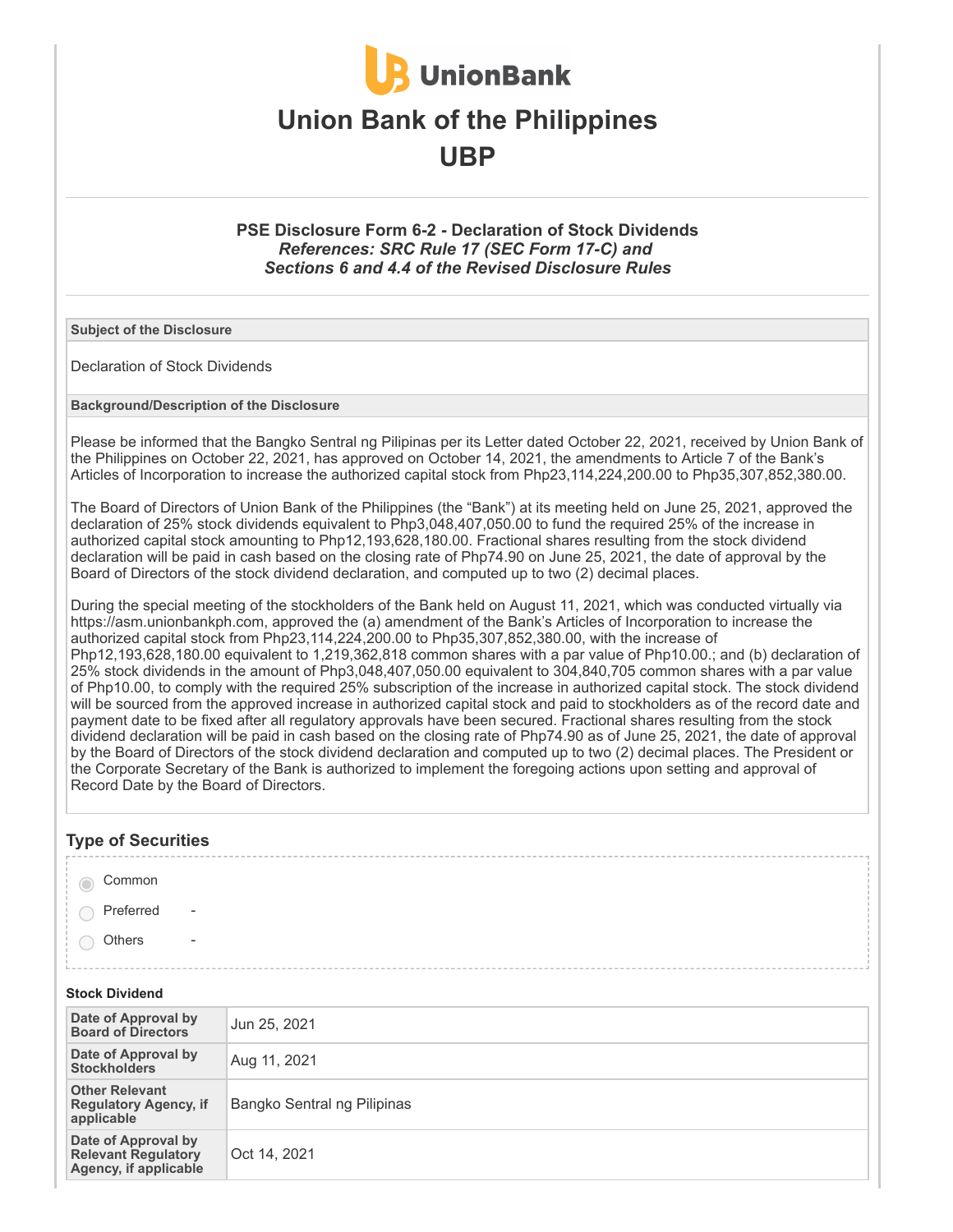| Date of Approval by<br>Securities and<br><b>Exchange Commission</b>                                                                                              | <b>TBA</b>                                                    |  |  |  |
|------------------------------------------------------------------------------------------------------------------------------------------------------------------|---------------------------------------------------------------|--|--|--|
| <b>Stock Dividend Rate</b>                                                                                                                                       | 25%                                                           |  |  |  |
| <b>Source of Dividend Payment</b>                                                                                                                                |                                                               |  |  |  |
| Stock dividends equivalent to Php3,048,407,050.00 to fund the required 25% of the increase in authorized capital stock<br>amounting to Php12,193,628,180.00.     |                                                               |  |  |  |
|                                                                                                                                                                  |                                                               |  |  |  |
|                                                                                                                                                                  | To be taken from the unissued capital stock                   |  |  |  |
|                                                                                                                                                                  | Number of Shares to be Issued:                                |  |  |  |
|                                                                                                                                                                  | To be taken from an increase in authorized capital stock<br>O |  |  |  |
|                                                                                                                                                                  | From:<br>Php23,114,224,200.00                                 |  |  |  |
| <b>Source of Shares for</b><br><b>Distribution</b>                                                                                                               | To:<br>Php35,307,852,380.00                                   |  |  |  |
|                                                                                                                                                                  | Number of Shares to be Issued:                                |  |  |  |
|                                                                                                                                                                  |                                                               |  |  |  |
|                                                                                                                                                                  | Others:                                                       |  |  |  |
|                                                                                                                                                                  |                                                               |  |  |  |
|                                                                                                                                                                  | Number of Shares to be Issued:<br>۰                           |  |  |  |
| <b>Record Date</b>                                                                                                                                               | <b>TBA</b>                                                    |  |  |  |
| <b>Payment Date</b>                                                                                                                                              | <b>TBA</b>                                                    |  |  |  |
|                                                                                                                                                                  |                                                               |  |  |  |
| <b>Other Relevant Information</b>                                                                                                                                |                                                               |  |  |  |
| The disclosure is being amended to reflect the date of approval by the Bangko Sentral ng Pilipinas of the amendments to<br>the Bank's Articles of Incorporation. |                                                               |  |  |  |
| Please refer to the attached disclosure.                                                                                                                         |                                                               |  |  |  |
|                                                                                                                                                                  |                                                               |  |  |  |
|                                                                                                                                                                  |                                                               |  |  |  |
| Filed on behalf by:                                                                                                                                              |                                                               |  |  |  |
| <b>Name</b>                                                                                                                                                      | Joselito Banaag                                               |  |  |  |
| <b>Designation</b>                                                                                                                                               | Senior Vice President/Head of Legal and Corporate Secretary   |  |  |  |
|                                                                                                                                                                  |                                                               |  |  |  |